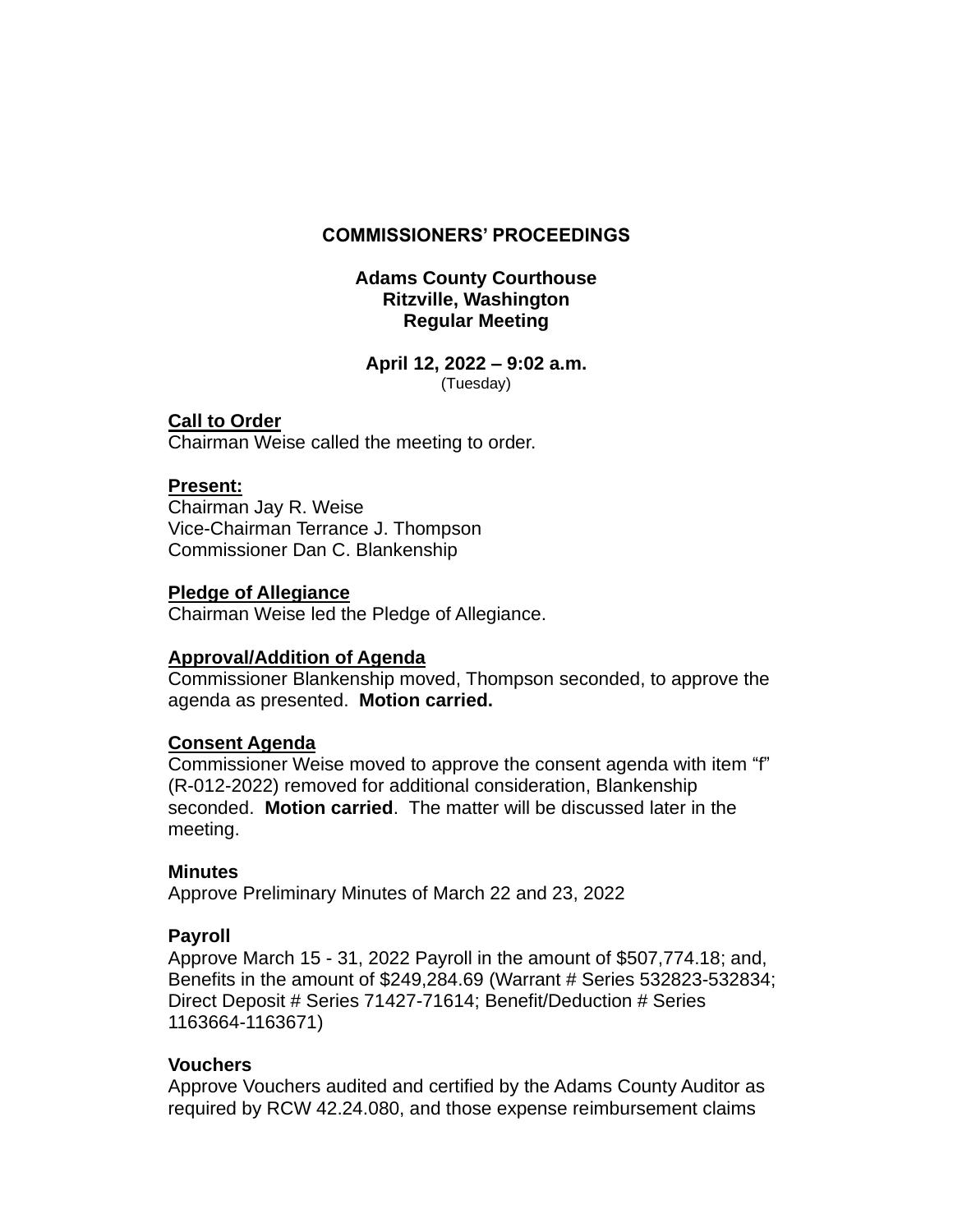certified as required by RCW 42.24.090 and recorded on a listing, which was made available to the Board. These vouchers were listed as follows:

| Fund | <b>Control Number</b>   |               | Amount       |  |
|------|-------------------------|---------------|--------------|--|
| 001  | $22 - 0910 - 22 - 0926$ |               | \$20,108.40  |  |
| 001  | <b>Hand Pays</b>        |               | \$40,000.00  |  |
| 104  | $22 - 0927 - 22 - 0938$ | \$            | 12,268.77    |  |
| 106  | 22-0939                 | \$            | 88.88        |  |
| 112  | $22 - 0940 - 22 - 0941$ | \$            | 270.66       |  |
| 123  | $22 - 0942 - 22 - 0944$ | $\frac{1}{2}$ | 598.31       |  |
| 166  | $22 - 0945 - 22 - 0952$ | \$            | 1,836.11     |  |
| 502  | $22 - 0953 - 22 - 0958$ | \$            | 11,356.07    |  |
| 108  | 436                     | \$            | 495.00       |  |
| 115  | $437 - 450$             | \$            | 5,130.43     |  |
| 401  | $451 - 454$             | \$            | 660.46       |  |
| 501  | $455 - 461$             |               | \$15,666.38  |  |
| 590  | $462 - 484$             |               | \$27,882.70  |  |
|      | <b>TOTAL</b>            |               | \$136,362.17 |  |

Amount  $$20,108.40$  $$40,000.00$  $$12,268.77$  $\frac{1}{3}$  598.31 \$660.46  $$15,666.38$  $$27,882.70$ \$136,362.17

#### **Agreement Emergency Management**

Request to Approve Consultant Agreement between Adams County Emergency Management Department and Perteet, Inc., Everett, Washington for consulting, design, studies, and/or advisory services relating to the Adams County Hazard Mitigation Plan update project in an amount not to exceed \$59,865. *(CP04/06/2022)*

## **Resolution No. R-011-2022 Public Works**

Request to Approve Resolution No. R-011-2022 In the Matter of Notice to Contractors for Adams County Jail HVAC Replacement Project. Bid opening will be held Tuesday, May 10, 2022 at 1:30 p.m. in Room 202 of the Adams County Courthouse, Ritzville. *(CP04/06/2022)*

## **Board Updates**

Commissioner Weise provided an update on the JAVS system. Commissioner Blankenship provided updates on the Broadband project and potential bridge funding applications.

## **Board Discussion/Decision Items**

**Department Update Amalia Perez Human Resources** Human Resource Manager Perez reported on departmental activities related to collective bargaining and scheduled trainings. Additionally,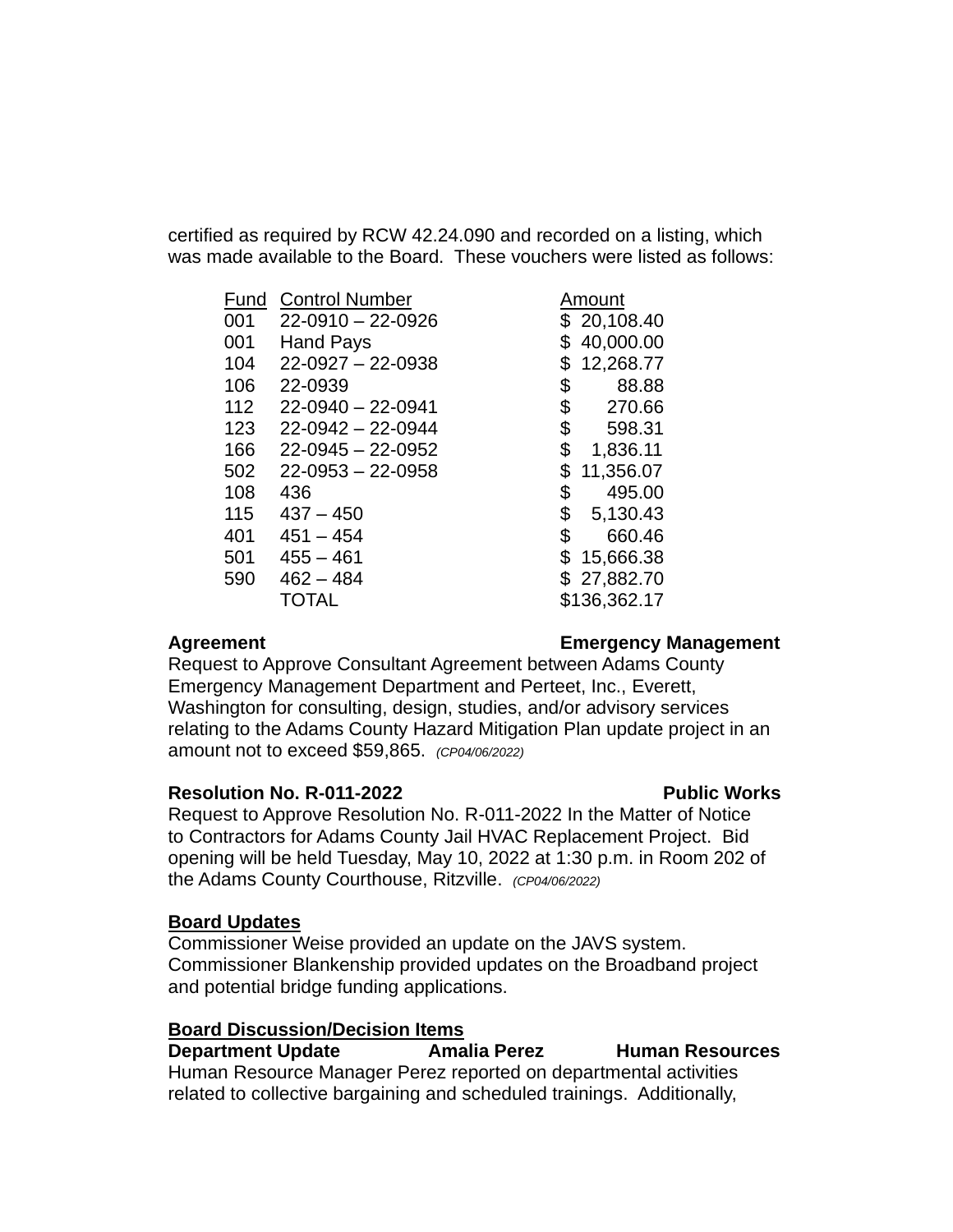Perez noted she is working on outlining a new position/reclassification process.

# **Other Business – None**

## **Executive Session – Employee Evaluation**

The Board recessed into Executive Session under RCW 42.30.110(1)(g) – "To evaluate the qualifications of an applicant for public employment or to review the performance of a public employee." Employee evaluation was held from 10:05 a.m. until 10:20 a.m. Human Resource Manager Perez and Prosecutor Flyckt were present.

## **Commissioner District Redistricting**

**Resolution No. R-012-2022 Board of County Commissioners** Resolution No. R-012-2022 was reviewed with Prosecutor Flyckt noting that Resolution No. R-057-2021 was adopted December 8, 2021, completing the county redistricting process necessitated by the 2020 Census. Following the adoption of that resolution, the Auditor notified the Board of one small area on one of the districts where precinct boundaries could not be maintained in a manner to protect voter anonymity. Resolution No. R-012-2022 was created to amend and supplement the terms of Resolution No. R-057-2021, making only minor changes to the previously established commissioner districts. Said resolution will not significantly alter the population balance created through the redistricting process and was amended to ensure voter anonymity can be protected in future elections.

Commissioner Blankenship moved, Thompson seconded, to approve Resolution No. R-012-2022 In the Matter of Amending the Commissioner Districts Within Adams County, Washington. **Motion carried.** *(CP03/16/2022)*

# **Permanent Minutes Signed**

March 15 and 16, 2022

## **Correspondence Received**

Attorney Kyle R. Smith re: Public Defender Quarterly report for 1<sup>st</sup> Quarter, 2022

Attorney Barrett J. Scudder re: Public Defender Quarter report for 1st Quarter, 2022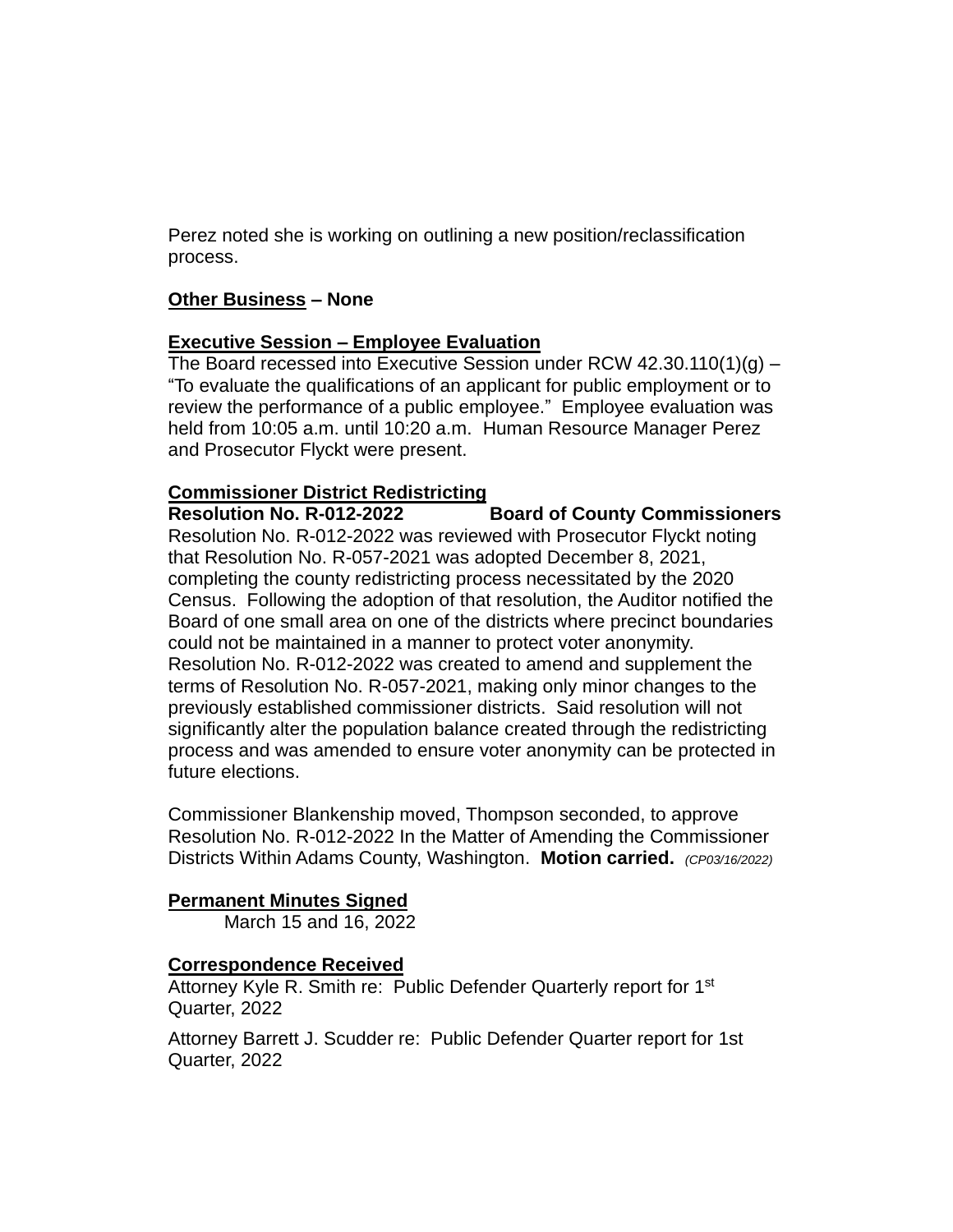#### **Adjournment @ 12:15 p.m.**

Submitted: s/Patricia J. Phillips, CMC Clerk of the Board

Edited and Approved:

## BOARD OF COUNTY COMMISSIONERS ADAMS COUNTY, WASHINGTON s/Jay R. Weise, Chairman s/Terrance J. Thompson, Vice-Chairman s/Dan C. Blankenship, Commissioner

#### **RESOLUTION NO. R-011- 2022**

#### **NOTICE TO CONTRACTORS County of Adams Department of Public Works Ritzville, Washington**

**Sealed bids will be received** by Adams County at the office of the Board of County Commissioners located in the courthouse at 210 W. Broadway, Ritzville, Washington 99169, **until** 1**:30 p.m., Tuesday, May 10, 2022,** and will be opened and publicly read **f**or the following construction improvements:

#### **Adams County Jail – HVAC Replacement Project**

#### **Supply and replace one (1) 20-ton condensing unit, one evaporator coil and piping between the two, as well as supply and replace one (1) existing heating boiler, all in accordance with current adopted codes for such work required.**

All bid proposals shall be accompanied by a bid proposal deposit in cash, certified check, cashier's check, or surety bond in amount equal to five percent (5%) of the amount of such bid proposal. Should the successful bidder fail to enter such contract and furnish satisfactory performance bond within the time stated in the specifications, the bid proposal deposit shall be forfeited to the County of Adams. All checks and bonds shall be made payable to the Adams County Treasurer.

The Board of Adams County Commissioners reserves the right to reject any or all bids, to waive informalities or irregularities in the bids or in the bidding, if the best interest of Adams County will be served, or to accept the bid, which in their opinion best serves the interest of Adams County.

Scope, specifications, and proposals may be obtained from the office of the Department of Public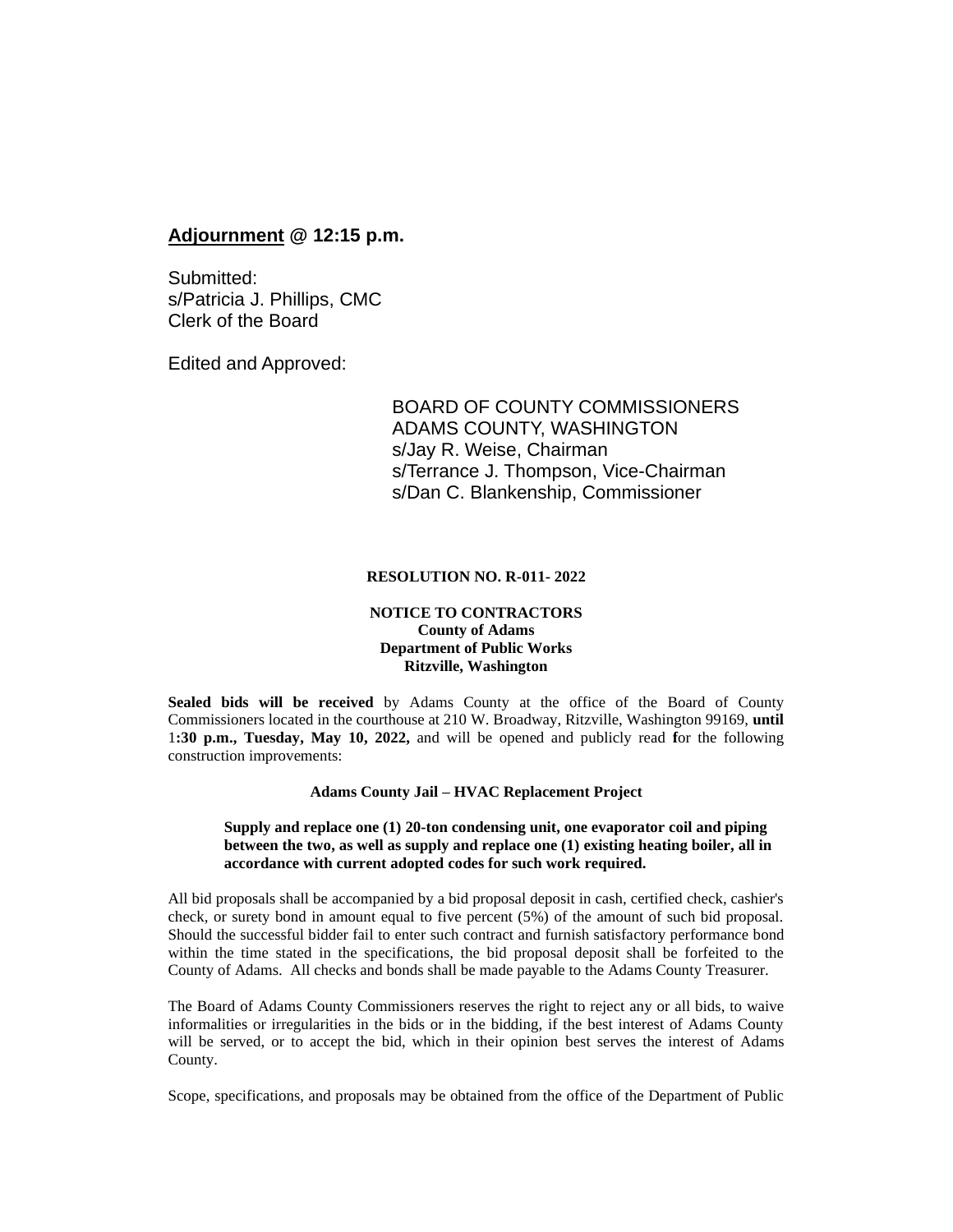Works, 210 W. Alder, Ritzville, Washington, 99169; phone (509) 659-3276.

"The Adams County, in accordance with the provisions of Title VI of the Civil Rights Act of 1964 (78 Stat. 252, 42 U.S.C. 2000d to 2000d-4) and the Regulations, hereby notifies all bidders that it will affirmatively ensure that in any contract entered into pursuant to this advertisement, disadvantaged business enterprises will be afforded full and fair opportunity to submit bids in response to this invitation and will not be discriminated against on the grounds of race, color, or national origin in consideration for an award".

**DATED** this 12<sup>th</sup> day of April, 2022.

BOARD OF COUNTY COMMISSIONERS ADAMS COUNTY, WASHINGTON s/Jay R. Weise, Chairman s/Terrance J. Thompson, Vice-Chairman s/Dan C. Blankenship, Commissioner

ATTEST: s/Patricia J. Phillips, CMC Clerk of the Board

#### **RESOLUTION NO. R-012-2022**

#### **ORDER OF BOARD OF COUNTY COMMISSIONERS ADAMS COUNTY, WASHINGTON**

#### **IN THE MATTER OF AMENDING THE COMMISSIONER DISTRICTS WITHIN ADAMS COUNTY, WASHINGTON**

**WHEREAS**, pursuant to 2020 census data, the Adams County Board of Commissioners adopted Resolution No. R-057-2021 on December 8, 2021, which established boundaries for commissioner districts in Adams County; and

**WHEREAS**, the Washington State Redistricting Commission submitted updated legislative and congressional boundaries and maps to the Washington State Legislature on February 8, 2022; and

**WHEREAS**, RCW 29A.16.050 requires that every voting precinct must be wholly within a single congressional district, a single legislative district,and a single district of a county legislative authority; and

**WHEREAS**, the legislative and congressional boundaries adopted by the legislature in February of 2022 resulted in changes of representation for Adams County; and

**WHEREAS**, small portions of the previously adopted commissioner districts, created pursuant to Resolution No R-057-2021, will result in precincts that will not adequately protect voter anonymity; and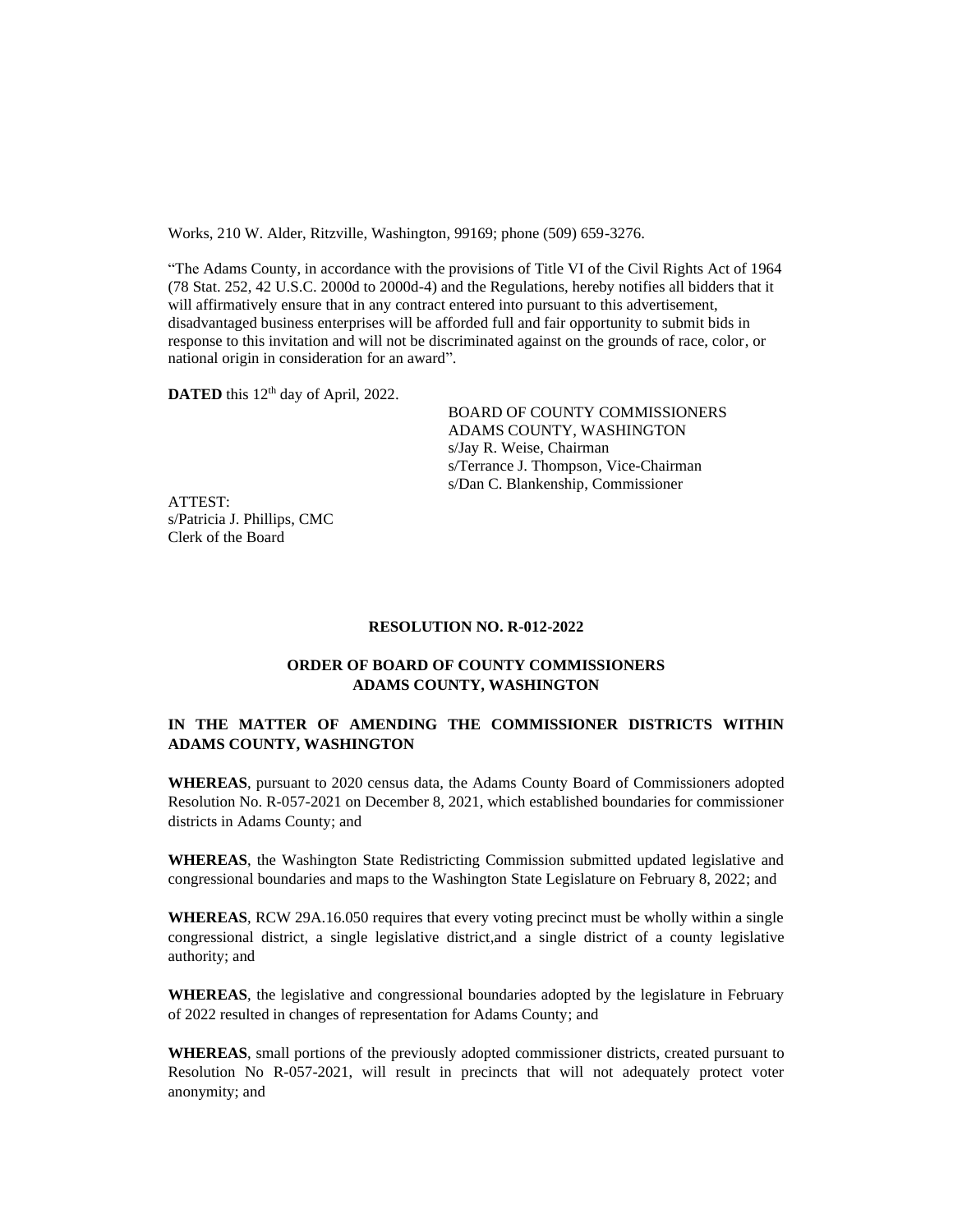**WHEREAS**, it is necessary to make minor changes to the previously adopted commissioner district boundaries of Adams County to protect voter anonymity; and

**WHEREAS**, slight amendments to the previously adopted commissioner district boundaries will not significantly alter the population balance of the respective commissioner districts.

**THEREFORE BE IT HEREBY RESOLVED** that the Adams County Commissioner Districts are hereby amended as follows:

#### **Commissioner District 1**

Starting at the intersection of the Royal Slope Railroad and the western boundary of Section 06, Township 15, Range 29E.

North on said section line to its northwest corner point.

East on said section northern section line to the crossing of W Cunningham Rd in the same said section.

Easterly on W Cunningham Rd to the 2020 Census Othello city limits.

Clockwise following the 2020 Census Othello city limits to the crossing of Lee Rd.

East on Lee Rd to State Route 17.

South on State Route 17 to the 2020 Census Othello city limits.

Clockwise following the 2020 Census Othello city limits to State Hwy 24 on the western boundary of Section 10, Township 15, Range 29E.

South on State Hwy 24 to the southern Adams County border.

Counter-clockwise on the Adams County border to the western crossing of the Royal Slope Railroad.

Easterly on the Royal Slope Railroad to the point of the beginning.

#### **Commissioner District 2**

Starting at the intersection of State Hwy 24 and the 2020 Census Othello city limits on the western boundary of Section 10, Township 15, Range 29E.

Counter-clockwise on the 2020 Census Othello city limits to Cemetery Rd.

West on Cemetery Rd to 19th Ave.

North on 19th Ave Catalpa St.

West on Catalpa St to E Fern St.

North and northwest on E Fern St to S 14th Ave.

South on S 14th Ave to the southernmost E Ash St just north of Cemetery Rd.

West on E Ash St to S 7th Ave.

South on S 7th Ave and extension to W State Hwy 26.

West on W State Hwy 26 to the intersection of Hwy 26 and the 2020 Census Othello city limits. West and north on the 2020 Census Othello city limits to the W Cunningham Rd.

West on W Cunningham Rd, to the crossing of the northern border of Section 06, Township 15, Range 29E.

West on Section to the northwest corner.

South on said section to the Royal Slope Railroad.

Westerly on the Royal Slope Railroad to the western crossing of the Adams County border.

South and east on the Adams County border to the final and eastern intersection of State Hwy 24 in Section 33, Township 15, Range 29E.

Northeasterly and north on State Hwy 24 to the point of the beginning.